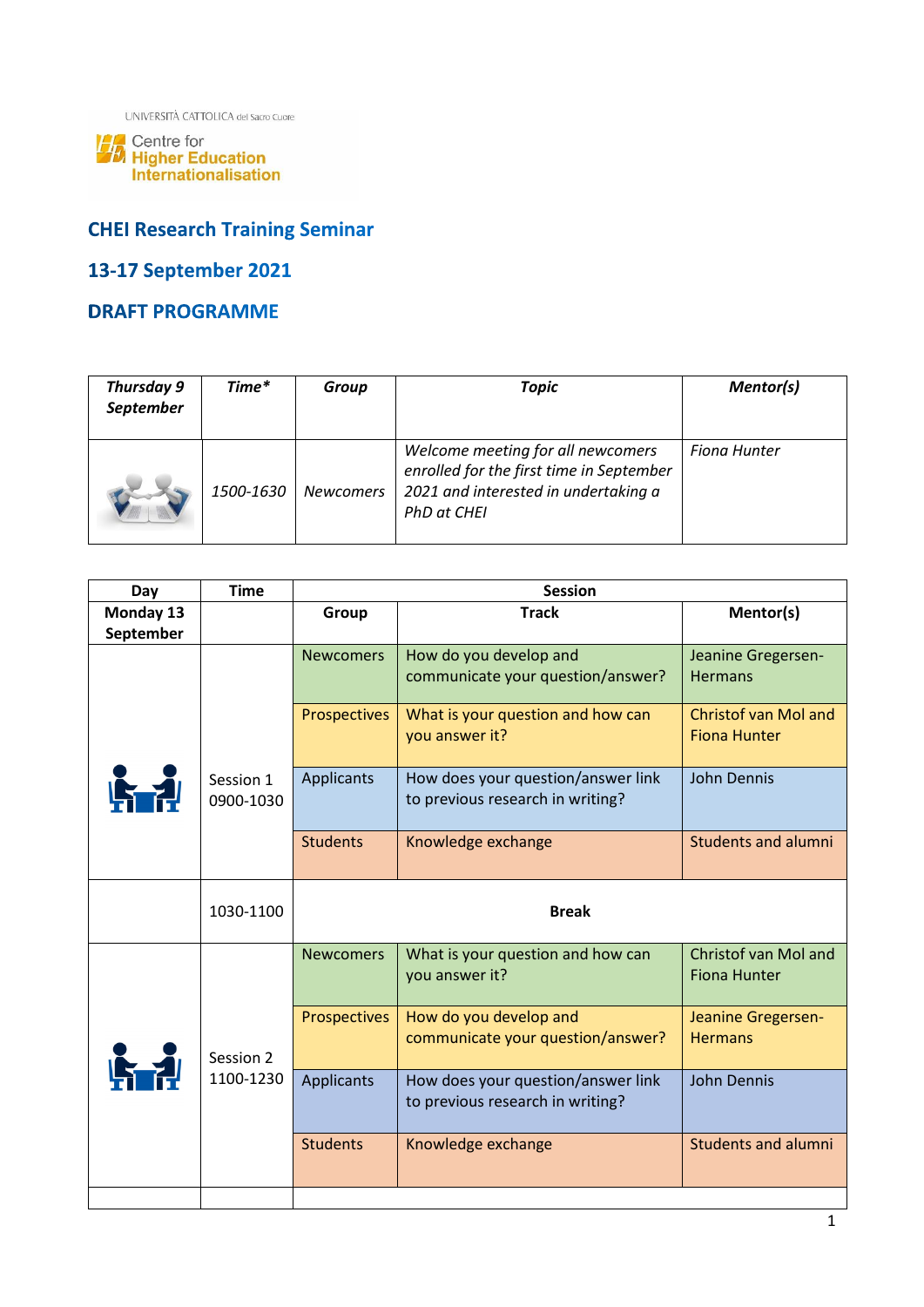|                   | 1230-1500              | <b>Break</b>                                                                   |                                                                        |                                                          |
|-------------------|------------------------|--------------------------------------------------------------------------------|------------------------------------------------------------------------|----------------------------------------------------------|
|                   | Session 3<br>1500-1630 | Student presentations (timetable to be decided)<br>With the CHEI Academic Team |                                                                        |                                                          |
|                   | 1630-1700              | <b>Break</b>                                                                   |                                                                        |                                                          |
|                   | Session 4<br>1700-1830 | Student presentations (timetable to be decided)<br>With the CHEI Academic Team |                                                                        |                                                          |
| <b>Tuesday 14</b> |                        |                                                                                |                                                                        |                                                          |
| September         | Session 1<br>0900-1030 | <b>Newcomers</b>                                                               | What is your question and how can<br>you answer it?                    | Christof van Mol                                         |
|                   |                        | Prospectives                                                                   | Knowledge exchange                                                     | <b>Students and alumni</b>                               |
|                   |                        | Applicants                                                                     | How do you develop and<br>communicate your question/answer?            | Jeanine Gregersen-<br><b>Hermans and Fiona</b><br>Hunter |
|                   |                        | <b>Students</b>                                                                | How does your question/answer link<br>to previous research in writing? | <b>John Dennis</b>                                       |
|                   | 1030-1100              | <b>Break</b>                                                                   |                                                                        |                                                          |
|                   | Session 2<br>1100-1230 | <b>Newcomers</b>                                                               | How does your question/answer link<br>to previous research in writing? | <b>John Dennis</b>                                       |
|                   |                        | <b>Prospectives</b>                                                            | What is your question and how can<br>you answer it?                    | <b>Christof van Mol</b>                                  |
|                   |                        | <b>Applicants</b>                                                              | Knowledge exchange                                                     | Students and alumni                                      |
|                   |                        | <b>Students</b>                                                                | How do you develop and<br>communicate your question/answer?            | Jeanine Gregersen-<br><b>Hermans and Fiona</b><br>Hunter |
|                   | 1230-1500              |                                                                                | <b>Break</b>                                                           |                                                          |
|                   | Session 3<br>1500-1630 | Student presentations (timetable to be decided)<br>With the CHEI Academic Team |                                                                        |                                                          |
|                   | 1630-1700              | <b>Break</b>                                                                   |                                                                        |                                                          |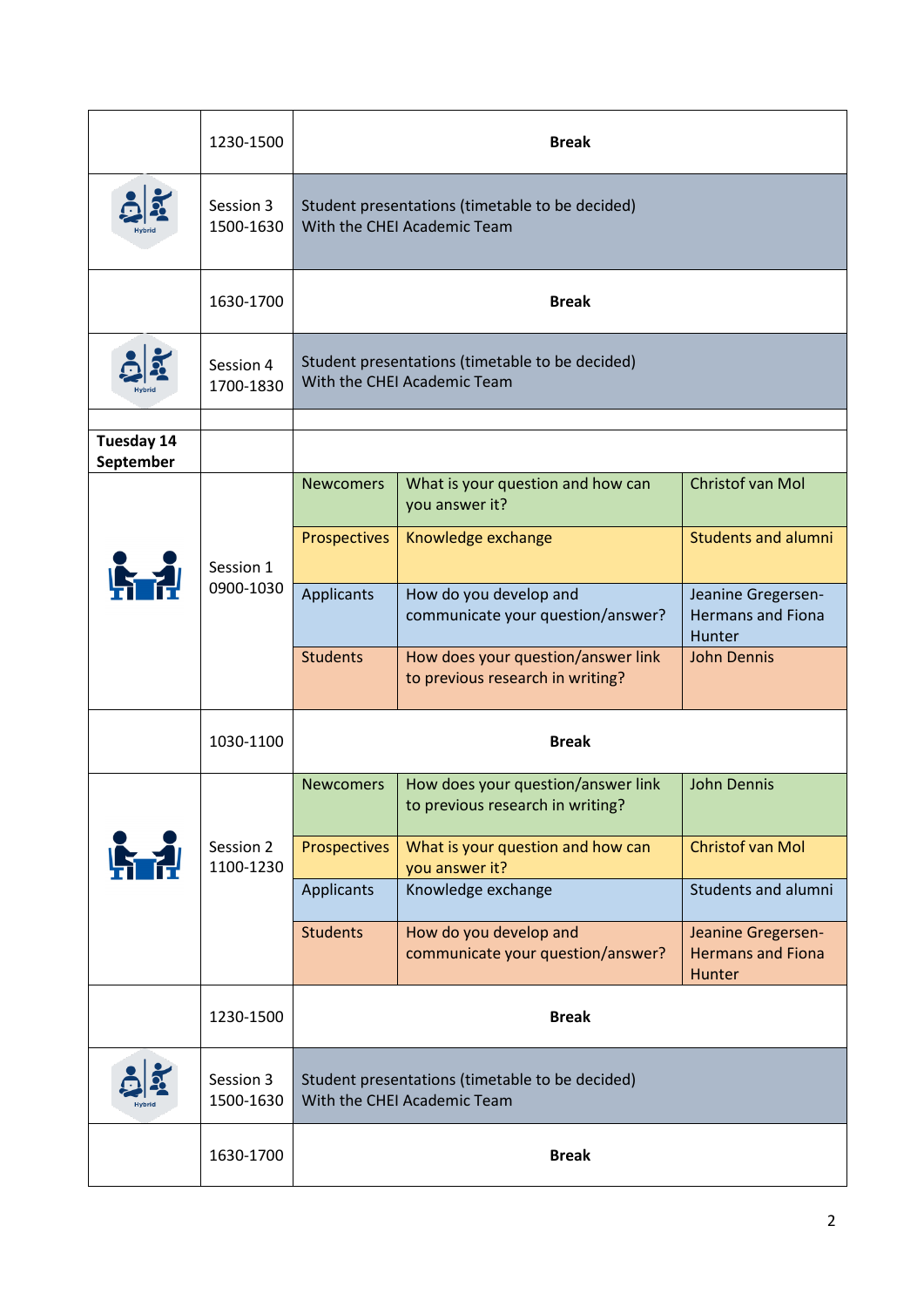|                              | Session 4<br>1700-1830 | Student presentations (timetable to be decided)<br>With the CHEI Academic Team |                                                                        |                                        |
|------------------------------|------------------------|--------------------------------------------------------------------------------|------------------------------------------------------------------------|----------------------------------------|
|                              | Evening                | Welcome back aperitivo<br>To be confirmed                                      |                                                                        |                                        |
|                              |                        |                                                                                |                                                                        |                                        |
| Wednesday<br>15<br>September |                        |                                                                                |                                                                        |                                        |
|                              |                        | <b>Newcomers</b>                                                               | How do you develop and                                                 | Jeanine Gregersen-                     |
|                              |                        |                                                                                | communicate your question/answer?                                      | <b>Hermans</b>                         |
| 哈利                           | Session 1<br>0900-1030 | Prospectives                                                                   | How does your question/answer link<br>to previous research in writing? | John Dennis and<br><b>Fiona Hunter</b> |
|                              |                        | Applicants                                                                     | What is your question and how can<br>you answer it?                    | Christof van Mol                       |
|                              |                        | <b>Students</b>                                                                | Knowledge exchange                                                     | <b>Students and alumni</b>             |
|                              | 1030-1100              | <b>Break</b>                                                                   |                                                                        |                                        |
|                              |                        | <b>Newcomers</b>                                                               | How does your question/answer link<br>to previous research in writing? | John Dennis and<br><b>Fiona Hunter</b> |
|                              | Session 2<br>1100-1230 | Prospectives                                                                   | How do you develop and<br>communicate your question/answer?            | Jeanine Gregersen-<br><b>Hermans</b>   |
|                              |                        | Applicants                                                                     | Knowledge exchange                                                     | Students and alumni                    |
|                              |                        | <b>Students</b>                                                                | What is your question and how can<br>you answer it?                    | Christof van Mol                       |
|                              | 1230-1500              | <b>Break</b>                                                                   |                                                                        |                                        |
|                              | Session 3<br>1500-1630 | Student presentations (timetable to be decided)<br>With the CHEI Academic Team |                                                                        |                                        |
|                              | 1630-1700              | <b>Break</b>                                                                   |                                                                        |                                        |
|                              | Session 4<br>1700-1830 | Student presentations (timetable to be decided)<br>With the CHEI Academic Team |                                                                        |                                        |
|                              |                        |                                                                                |                                                                        |                                        |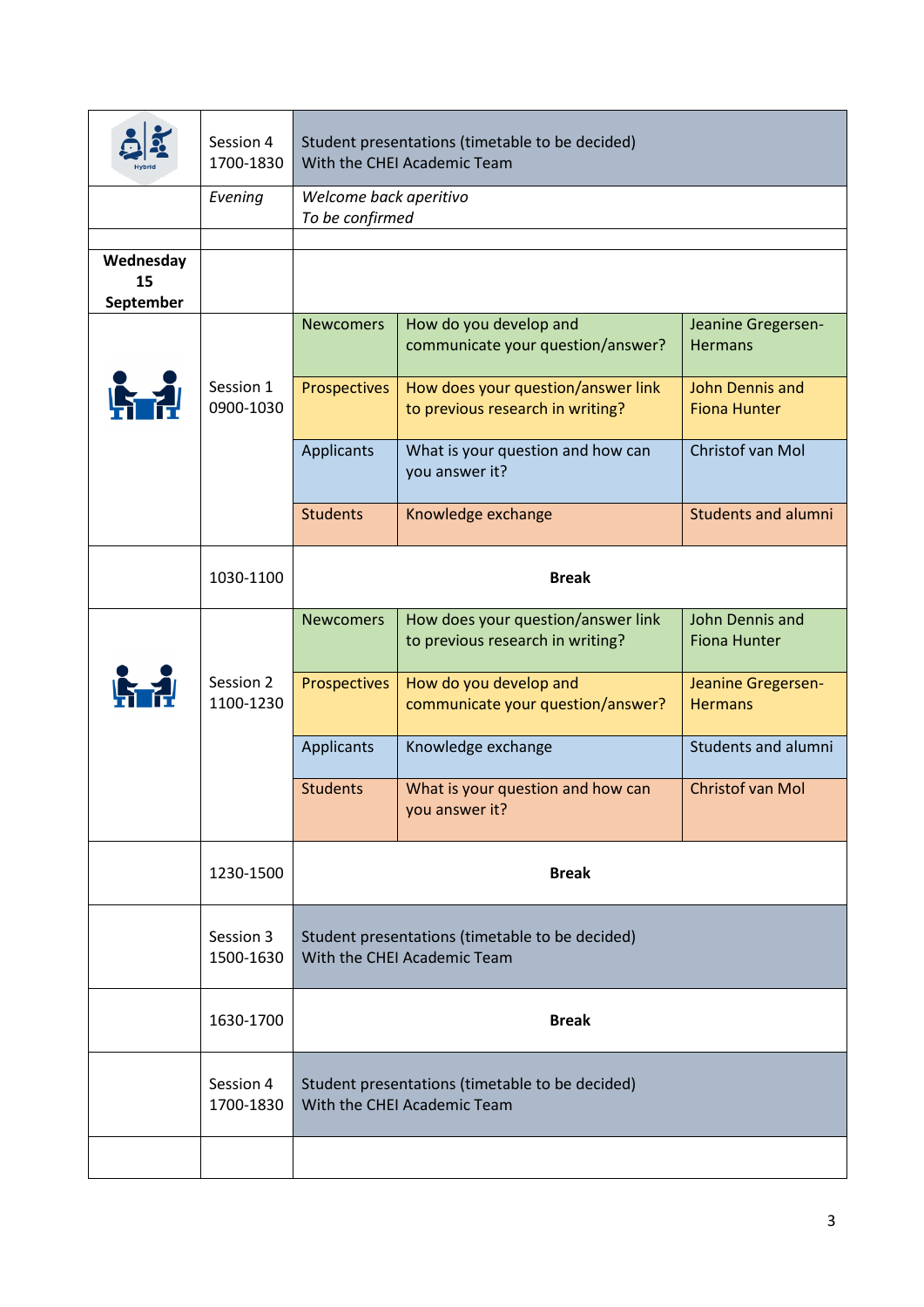| Thursday 16<br>September |           |                                                                                                                                                                                |
|--------------------------|-----------|--------------------------------------------------------------------------------------------------------------------------------------------------------------------------------|
|                          | 0900-1030 | Individual appointments                                                                                                                                                        |
|                          | 1030-1100 | <b>Break</b>                                                                                                                                                                   |
|                          | 1100-1230 | <b>CHEI 10-year celebration event</b><br>The CHEI story<br>With the participation of CHEI Management Board and Academic Board                                                  |
|                          | 1230-1500 | <b>Break</b>                                                                                                                                                                   |
|                          | 1500-1630 | <b>CHEI 10-year celebration event</b><br>Implications of a changing world for CHEI<br>With the participation of CHEI Academic Team, students and alumni                        |
|                          | 1630-1700 | <b>Break</b>                                                                                                                                                                   |
|                          | 1700-1830 | Individual appointments                                                                                                                                                        |
|                          | Evening   | CHEI 10-year celebratory dinner<br>To be confirmed                                                                                                                             |
| Friday 17<br>September   |           |                                                                                                                                                                                |
|                          | 0900-1030 | Individual appointments                                                                                                                                                        |
|                          | 1030-1100 | <b>Break</b>                                                                                                                                                                   |
|                          | 1100-1230 | <b>CHEI 10-year celebration event</b><br>The CHEI experience<br>With the participation of CHEI Academic Team, students and alumni                                              |
|                          | 1230-1500 | <b>Break</b>                                                                                                                                                                   |
|                          | 1500-1630 | <b>CHEI 10-year celebration event</b><br>Impact of the CHEI experience on personal and professional lives<br>With the participation of CHEI Academic Team, students and alumni |
|                          | 1630-1700 | <b>Break</b>                                                                                                                                                                   |